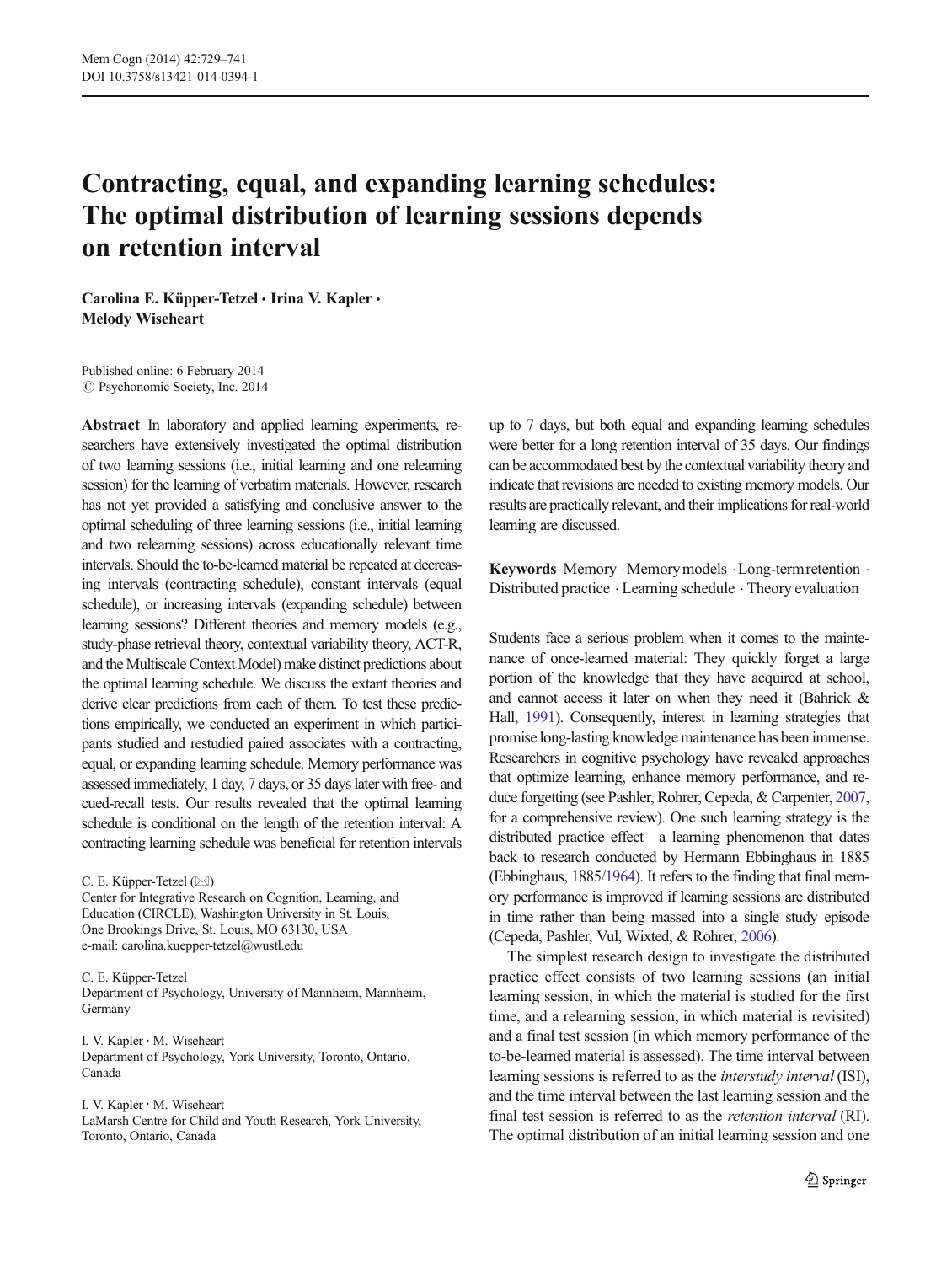<span id="page-1-0"></span>relearning session (i.e., of two learning sessions in total) has been intensively examined for the learning of verbatim materials, in the laboratory as well as in applied classroom-based studies (e.g., Cepeda et al., [2009;](#page-11-0) Glenberg & Lehmann, [1980](#page-11-0); Küpper-Tetzel & Erdfelder, [2012;](#page-12-0) Küpper-Tetzel, Erdfelder, & Dickhäuser, [2013\)](#page-12-0).

Those studies revealed that the optimal time to review material depends heavily on the length of the RI. More precisely, verbal material has a higher probability of being maintained for a long time in memory (e.g., an RI of 1 month or longer) if the ISI between initial learning and a review session is long, too (e.g., 11 days or longer). However, if the RI is short (e.g., 1 week), memory will benefit more from a short ISI (e.g., 1 day). Thus, the optimal ISI for relearning verbal material increases as the RI increases. Although this finding already has potential practical implications (Küpper-Tetzel et al., [2013\)](#page-12-0), a more pressing issue concerns the question of how more than two learning sessions should be distributed optimally across educationally relevant time intervals, such as several days or weeks, in order to enhance long-term memory. Understanding the effects of two or more relearning episodes is particularly relevant in real-world settings, where learners are likely to revisit study material more than once in order to improve maintenance of the topic.

In general, multiple relearning sessions allow for the investigation of three distinct classes of learning schedules: contracting, equal, and expanding. In a contracting learning schedule, the ISI between learning sessions decreases across time; in an equal learning schedule, the ISI between learning sessions is constant; and in an expanding learning schedule, the ISI between learning sessions increases across time. The three learning schedules are shown in Fig. 1.

#### Empirical evidence for the effect of learning schedules

Most experiments that have compared different learning schedules have manipulated them within one experimental session. That is, the ISIs between relearning opportunities were quite

short and filled with practice of intervening material or other tasks. This design will be referred to as a within-session design. These studies have produced equivocal findings in regard to the advantage of a specific learning schedule over the others (see Balota, Duchek, & Logan, [2007,](#page-11-0) for a review).

In the aftermath of the famous experiments by Landauer and Bjork ([1978\)](#page-12-0)—which report an advantage of expanding ISIs for when material is repeatedly tested without feedback and an advantage of equal ISIs for when material is repeatedly presented and read—research often has focused on pitting equal and expanding schedules against each other, ignoring the contracting condition (e.g., Carpenter & DeLosh, [2005;](#page-11-0) Cull, Shaughnessy, & Zechmeister, [1996](#page-11-0); Karpicke & Roediger, [2010\)](#page-12-0). Taken together, findings from these studies do not point to a general advantage of one learning schedule over the other. Two factors have been discussed as moderators for optimal learning schedule: learning event and RI. Cull et al. ([1996\)](#page-11-0), for example, showed that expanding intervals worked best for repeated tests without feedback, but found no difference between equal and expanding intervals when repeated tests with feedback were used. However, subsequent studies have refuted the moderating role of feedback on optimal learning schedule. For example, Cull [\(2000](#page-11-0), Exp. 1) could not replicate the effect of feedback on optimal learning schedule. Similarly, Karpicke and Roediger [\(2010](#page-12-0)) found no evidence that the advantage of any of the two schedules depended on whether learning tests were followed by feedback. In fact, in all of their experiments, both equal and expanding intervals produced comparable outcomes. Carpenter and DeLosh [\(2005](#page-11-0)) compared repeated tests without feedback versus repeated studying at expanding and equal intervals and did not detect a reliable interaction between the two factors. Thus, literature pointing to learning event as a moderator is to date unclear and requires further investigation.

The role of RI in moderating the effectiveness of expanding versus equal learning schedules is more consistent. Karpicke and Roediger ([2007\)](#page-12-0), for instance, found an advantage of expanding schedules when the final test occurred after a short 10-min RI, but an advantage of equal learning schedules when



Fig. 1 Contracting, equal, and expanding learning schedules, with time on the x-axis (ISI, interstudy interval). The final test session occurs after a fixed retention interval (RI) subsequent to Learning Session 3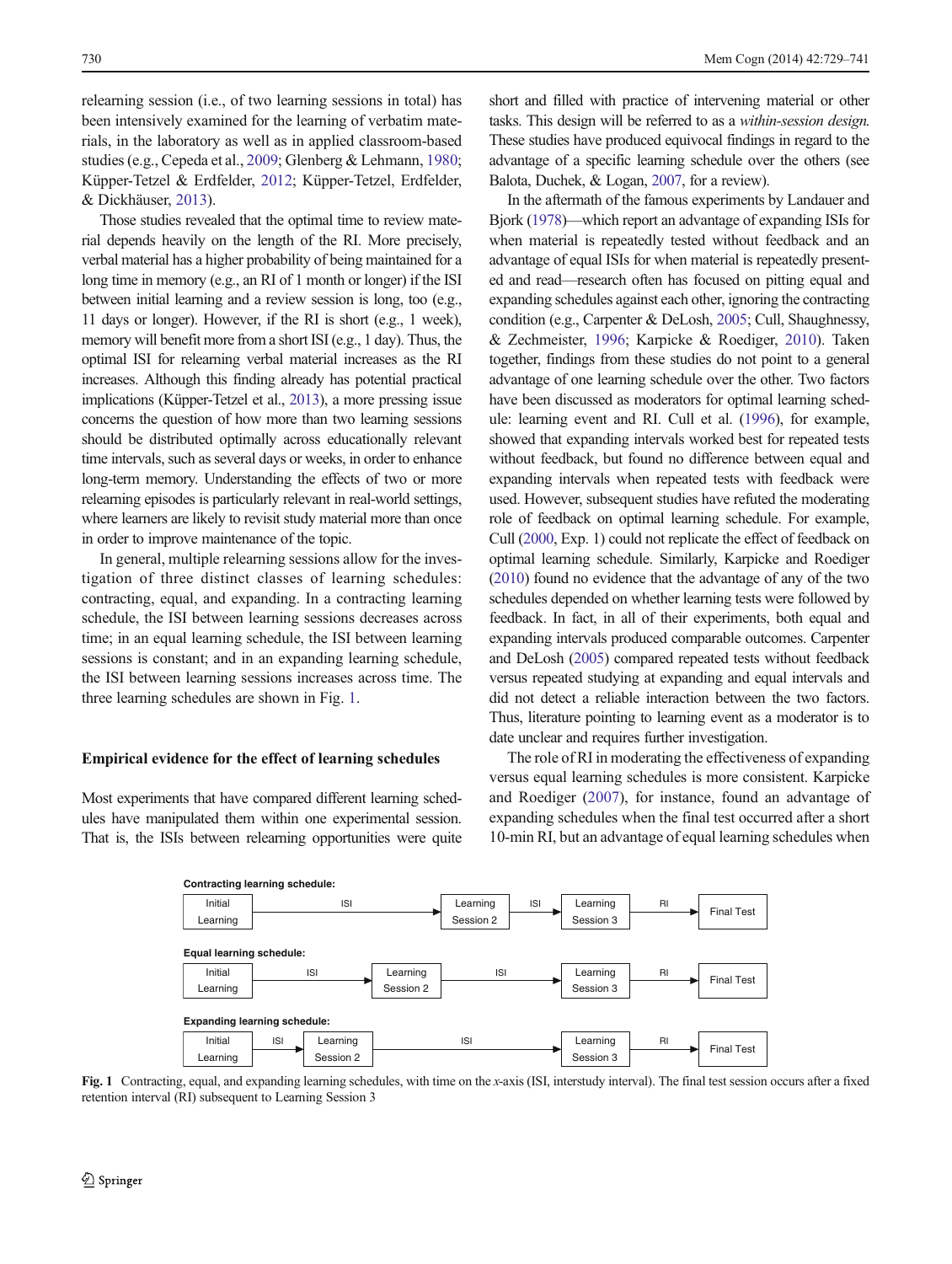the RI was 2 days. Logan and Balota [\(2008\)](#page-12-0) confirmed this interaction between learning schedule and RI.

In a recent study by Karpicke and Bauernschmidt [\(2011\)](#page-11-0), participants worked on study–test trials administered at contracting, equal, and expanding intervals in order to practice paired associates. In addition to the relative distribution of learning (i.e., contracting, equal, expanding), they also varied the length of the absolute learning interval. More precisely, the three different learning schedules were carried out either within a short learning interval (i.e., within 15 learning trials) or within a long learning interval (i.e., within 90 learning trials). On the final test occurring 1 week later, a clear effect of absolute learning interval emerged. That is, memory performance was better when learning was distributed across a long as compared to a short period of time. However, the specific learning schedule whether it was equal, expanding, or contracting—did not affect memory performance.

The question that arises is whether these null effects of learning schedule would also hold true when learning sessions were separated by educationally relevant intervals, in the range of days or weeks. We refer to this as a between-sessions design. It is likely that the effect of different learning schedules would emerge more clearly when learning episodes were distributed across days and not just interrupted by intervening material within a list, especially against the backdrop of theoretical explanations (outlined below) that emphasize forgetting processes between learning opportunities as a crucial aspect for the distributed practice effect (Lindsey, Mozer, Cepeda, & Pashler, [2009\)](#page-12-0). Clearly, forgetting processes are more pronounced when the ISI between learning sessions is of meaningful length. Also, theoretical explanations such as inattention can only apply to single-session designs, because working memory by definition does not operate on a multiday scale, and Cepeda et al. [\(2006\)](#page-11-0) demonstrate a lack of scale invariance through the change in optimal ISI to RI ratio as a function of scale (i.e., RI), whether time is treated linearly or logarithmically. Moreover, most existing studies have focused more on tests without feedback as learning event (Balota et al., [2007\)](#page-11-0) and less on restudying or tests with immediate review of the correct answer. Karpicke, Butler, and Roediger ([2009](#page-12-0)), however, argued that learners typically engage in rereading or testing with corrective feedback instead of self-testing without feedback, in line with evidence that feedback is necessary for error correction (Pashler, Cepeda, Wixted, & Rohrer, [2005\)](#page-12-0). Consequently, it is important to investigate the effect of different learning schedules with ecologically valid learning techniques.

Only a few studies have investigated different learning schedules using a between-sessions design, in which restudying or tests with feedback were used as learning method (Cull, [2000](#page-11-0); Gerbier & Koenig, [2012;](#page-11-0) Tsai, [1927\)](#page-12-0). In an early study by Tsai [\(1927\)](#page-12-0), participants restudied word pairs in multiple sessions

using expanding, contracting, or equal learning schedules. Practice was distributed across 11 days. On a free-recall test administered after RIs of 3 and 7 days, participants performed best when the material had been studied with an expanding learning schedule. A study by Cull ([2000,](#page-11-0) Exps. 2 and 3) compared the effects of massed, equal, and expanding learning schedules on paired-associate learning. During practice, word pairs were either restudied, tested with feedback, or tested without feedback. Practice was spaced across a period of 6 days. Memory performance was assessed with a cued-recall test either 3 or 8 days after learning. Not surprisingly, the results revealed an overall benefit of distributed relative to massed practice, but both equal and expanding learning schedules improved memory to the same extent, and learning schedule did not interact with whether word pairs were studied or tested during practice. In a study by Gerbier and Koenig [\(2012](#page-11-0)), word–nonword pairs were studied with expanding, equal, or contracting intervals over a period of 7 days using study-only trials. Two days later, performance on a cued-recall test was better after participants had studied at expanding intervals. However, when participants' recognition of each word pair was tested during practice, expanding and equal schedules did not differ with regard to cued-recall performance measured 2 days later, and both schedules were superior to a contracting learning schedule.

# Theoretical explanations for the effect of learning schedules

Empirical data paint a mixed picture and fail to offer a comprehensive conclusion as to which learning schedule is the most beneficial for remembering information over long time intervals. Is there a theoretical basis for predicting differences in memory performance as a consequence of changes in learning schedule distribution? In the following section, we highlight the two most discussed theories for the distributed practice effect—the study-phase retrieval hypothesis and contextual variability theory—and we present the Multiscale Context Model (MCM; Mozer, Pashler, Cepeda, Lindsey, & Vul, [2009](#page-12-0)) as a computational model that integrates both approaches. The predictions from MCM will be contrasted against predictions from the Adaptive Character of Thought– Rational Model (ACT-R; Pavlik & Anderson, [2008](#page-12-0)), which has been repeatedly suggested as a potential explanation for the distributed practice effect. The present experiment aims at testing the validity of these two memory models.

The classical explanation for expanding learning schedule superiority has been that expanding intervals result in a higher probability of continuous retrieval success of the to-be-learned material during practice (Landauer & Bjork, [1978\)](#page-12-0). Put in opposite terms, equal and contracting schedules are more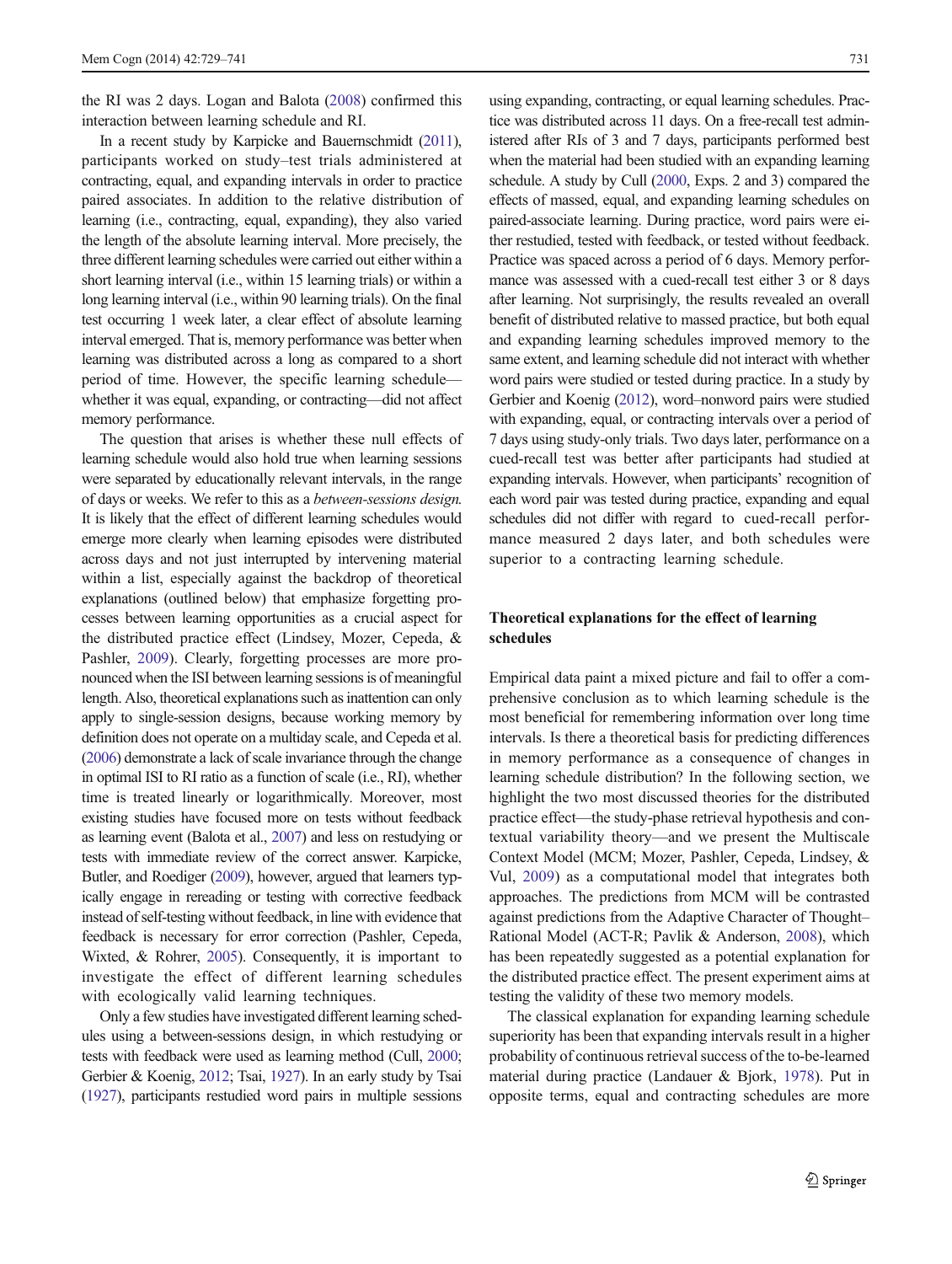likely to result in forgetting because memory traces are weak after initial learning and the memory strength boost (i.e., in form of a relearning session) needs to come sooner. Expanding intervals maintain a high memory performance level throughout the learning phase and, in turn, benefit retention on the final test. Whereas it is true that an expanding learning schedule leads to better memory performance during learning than does an equal learning schedule, this benefit has not always translated into improved long-term retention. Quite the contrary: Delaying the first relearning opportunity—as is the case in equal learning schedules—has led to improved long-term retention (Karpicke & Roediger, [2007](#page-12-0); Logan & Balota, [2008\)](#page-12-0).

The study-phase retrieval theory (Thios & D'Agostino, [1976\)](#page-12-0) suggests that distributed practice is most beneficial if a repeated presentation of an item is successfully recognized as such during practice (Bellezza & Young, [1989](#page-11-0); Braun & Rubin, [1998;](#page-11-0) Toppino, Hara, & Hackman, [2002\)](#page-12-0), but, at the same time, its processing should be effortful. In principle, the second encounter with an item works as a cue for beneficial study-phase retrieval. When it is effortful, successful studyphase retrieval during learning strengthens the memory trace and translates into enhanced memory performance on the final test. However, if study-phase retrieval is too easy because it occurs after a short ISI, or too hard because the to-be-learned material has been forgotten during a long ISI, final retention will be attenuated. This hypothesis may explain why delaying the first restudying opportunity has beneficial effects on memory. In other words, in the framework of the study-phase retrieval theory, to-be-learned material should be reactivated right before it is forgotten. Thus, depending on the forgetting rate of the to-be-learned material, this theory might favor equal, or even contracting, learning schedules (for welllearned and slowly decaying material) over expanding learning schedules. Study-phase retrieval theory suggests that there is one optimal ISI set for all RIs, which is whatever ISI set maximizes encoding strength during learning.

The contextual variability theory (Glenberg, [1979\)](#page-11-0), a second major explanation for the distributed practice effect, states that an item is always stored along with its context (e.g., other items learned at nearly the same time, emotional state, visual environment, etc.). These contextual components undergo natural fluctuations over time (Estes, [1955](#page-11-0)). As a consequence, a greater number of different contextual components are likely to be stored in association with the memory trace of an item as ISI increases, because of random contextual drift and decreasing likelihood for any given contextual element to overlap in state as delay increases. The matching between the contextual components present at test and those stored in a memory trace determines the retrieval probability of an item at test. The contextual features at test serve as retrieval cues to

access the memory trace, and the greater the match between encoding and test contextual states, the greater is the probability of successful retrieval. The contextual variability theory predicts that the optimal learning schedule depends on the length of the RI. The contextual components present at test after a long RI (e.g., 1 month) will consist of a random sample of components. Hence, retention should benefit most from an equal learning schedule, because the contextual components that were stored during learning are maximally distinct from each other, allowing for greater contextual variety in the memory trace (e.g.,  $X_a$ — $X_b$ — $X_c$ ——————Test<sub>random</sub>).<sup>1</sup> In contrast, when the RI is short (e.g., 1 day), the contextual components at test will probably be more similar to the contextual components stored during the last learning session(s). Consequently, memory retrieval should benefit most from a contracting learning schedule  $(X_a \rightarrow X_b X_b - \text{Test}_b)$ , because the matching probability is higher when two learning sessions are both so close to the final test.

Mozer et al. [\(2009\)](#page-12-0) developed MCM, which in essence represents a hybrid of the study-phase retrieval and contextual variability theories (see also Raaijmakers, [2003\)](#page-12-0), with the addition of the predictive utility assumption, a concept derived from models of habituation in animals (Staddon, Chelaru, & Higa, [2002](#page-12-0)). More precisely, MCM assumes that the to-be-learned material is stored along with contextual information and that the integration of contextual features to existing memory traces during repeated practice is conditional upon successful retrieval of the respective traces (i.e., study-phase retrieval). The degree of matching between contextual features during final test and those stored in the memory trace will determine performance on the test (i.e., contextual variability theory). Most importantly, the predictive utility assumption states that the time that elapses before the reencounter of a piece of information determines how long it will be maintained in memory. If the ISI is short, the material will be stored in a way that ensures best maintenance for short RIs. In contrast, if the ISI is long, the material will be stored so that it is maintained for a longer period of time (i.e., for longer RIs).

ACT-R, a second mathematical instantiation of the distributed practice effect, proposes that each time a piece of information is practiced, a new memory trace is stored, and that its activation decays over time, following a power law function (Pavlik & Anderson, [2008\)](#page-12-0). Most importantly for the distributed practice effect, memory trace activation of a currently studied item will decay faster when the sum of activation of previously stored memory traces for that item is still large. This feature occurs

 $1$  The *Xs* indicate different learning sessions, and *Test* represents the final test session. Subscripts symbolize the contextual components stored in memory and present at the final test. Hyphens represent time.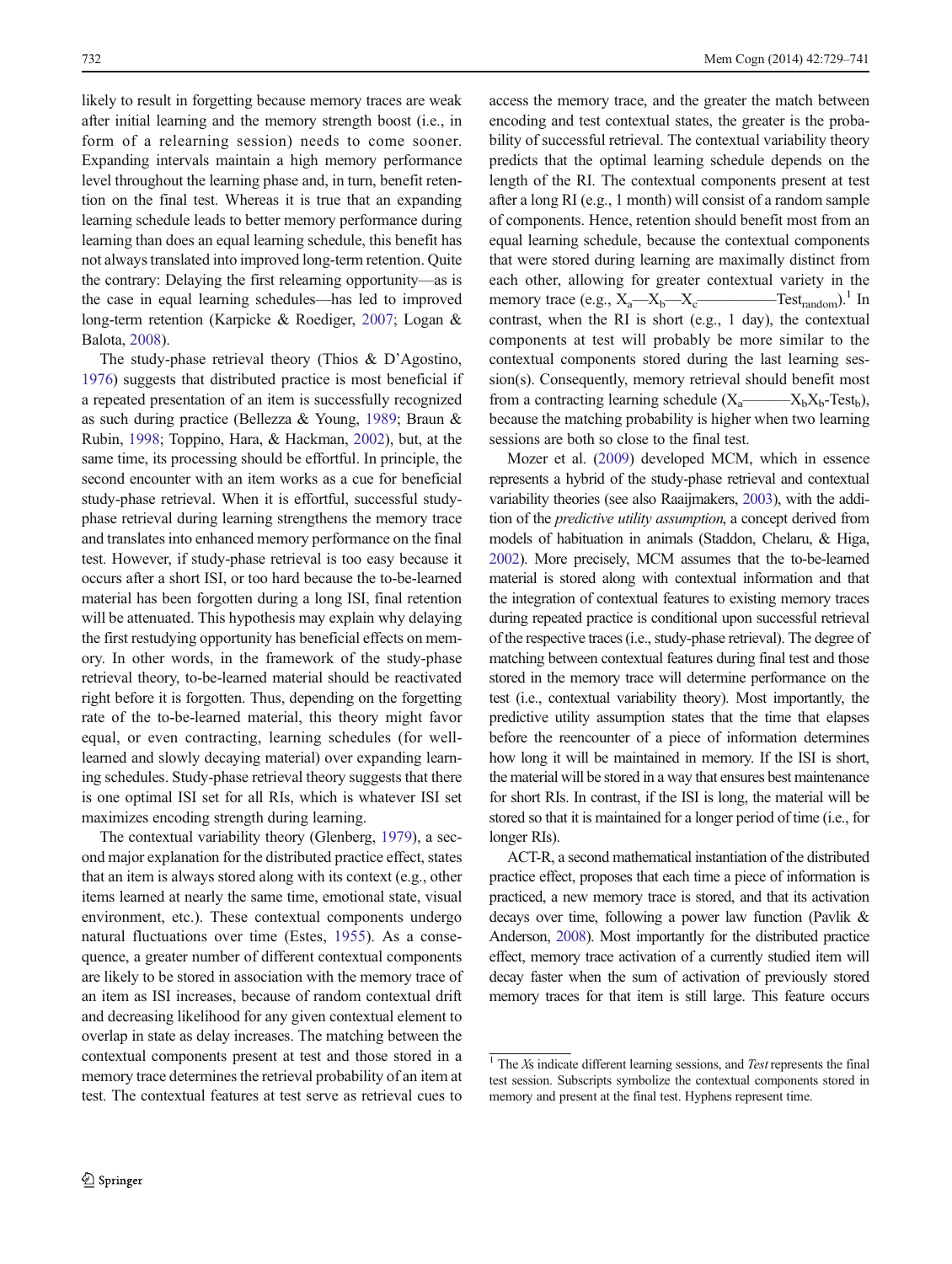when the ISI between two learning sessions is short. Thus, in ACT-R long-term retention should benefit more from longer ISIs between learning sessions.

In a simulation study, Lindsey, Mozer, Cepeda, and Pashler ([2009\)](#page-12-0) parameterized and tested MCM against ACT-R (Pavlik & Anderson, [2008](#page-12-0)) for their predictions of memory performance in a situation with three learning sessions. ACT-R and MCM make opposing predictions about the optimal distribution of practice. Whereas ACT-R predicts contracting intervals to be best, irrespective of the RI, MCM favors equal and expanding intervals depending on the RI. Equal learning schedules were best when the RI was 2 h and shorter; expanding learning schedules fared better for longer RIs  $(\geq 1$  day).

#### Overview of the present experiment

The presented mathematical models call for an experimentum crucis. The present experiment aims to broaden the empirical basis concerning the question of the optimal learning schedule for verbatim learning and to test predictions from the abovementioned models. Contrary to previous studies that have used RIs of only up to 8 days, memory performance was also assessed after a longer RI of 35 days. In order to test for the dependency of the optimal learning schedule on the length of the RI, we used four different RI conditions—namely 0-, 1-, 7-, and 35-day RIs. In addition, participants engaged in tests with feedback during learning instead of tests without feedback. As we described before, most studies have focused on providing tests during practice without corrective feedback. We believe that tests with feedback represent a more ecologically valid learning method than does giving tests without any form of feedback (see also Karpicke et al., [2009](#page-12-0)), and that it results in higher final long-term recall rates (Karpicke & Roediger, [2010,](#page-12-0) Exp. 2), which is especially important when examining an RI of 35 days. Many studies have emphasized the comparison between equal and expanding learning schedules and dismissed the potential benefits of a contracting learning schedule. However, as the discussion of different theories has shown, contracting learning schedules may have merit. Against this backdrop, it is crucial to test all three possible learning schedules that can be constructed with three learning sessions—namely, contracting, equal, and expanding schedules. Therefore, we implemented all three learning schedules in the present experiment and tested them against each other.

#### Method

#### Participants

A total of 243 participants began the experiment. Of these, 218 completed the entire experiment (i.e., came to all experimental sessions). $^{2}$  Eight participants were excluded from all analyses due to failure to comply with instructions, extreme outlier status, lack of motivation, or cheating during learning. The remaining 210 participants were on average 23 years old (SD= 4, range =  $18-40$ , 64 % were female, and 98 % rated their English language proficiency as "native," "very good," or "good." The majority of the participants were undergraduate (82 %) or graduate students (11 %) enrolled at York University. They received course credits or a payment of CAN\$30 for their participation.

#### Materials

The material consisted of 56 concrete and highly familiar nouns (word length ranged between three to six letters), which were combined to produce 28 word pairs holding no obvious semantic association to each other.

## Design

We manipulated learning schedule and RI in a 3 (Learning Schedule: expanding, contracting, or equal)  $\times$  4 (RI: 0, 1, 7, or 35 days) between-subjects design. Participants underwent one initial learning session and two relearning sessions, which were distributed across a period of 7 days. In the contracting condition, the second learning session occurred 5 days after initial learning, and the third learning session occurred 1 day after the second learning session (i.e., 5- and 1-day ISIs). In the equal condition, the second learning session took place 3 days after initial learning, and the third learning session occurred 3 days after the second learning session (i.e., 3 and 3-day ISIs). In the expanding condition, the second learning session occurred 1 day after initial learning, and the third learning session took place 5 days after the second learning session (i.e., 1- and 5-day ISIs). Revisit Fig. [1](#page-1-0) for a visualization of the different learning schedules. Fifteen minutes (0-day RI), 1 day, 7 days, or 35 days after the third learning

<sup>&</sup>lt;sup>2</sup> Of the 25 participants who did not complete all experimental sessions, six were in the expanding–35-day RI condition, five were in the equal–7 day RI condition, and four were in the expanding–0-day RI condition. The rest were evenly distributed (one or two per condition) across all other conditions, except for the expanding–7-day RI condition, which had no dropouts.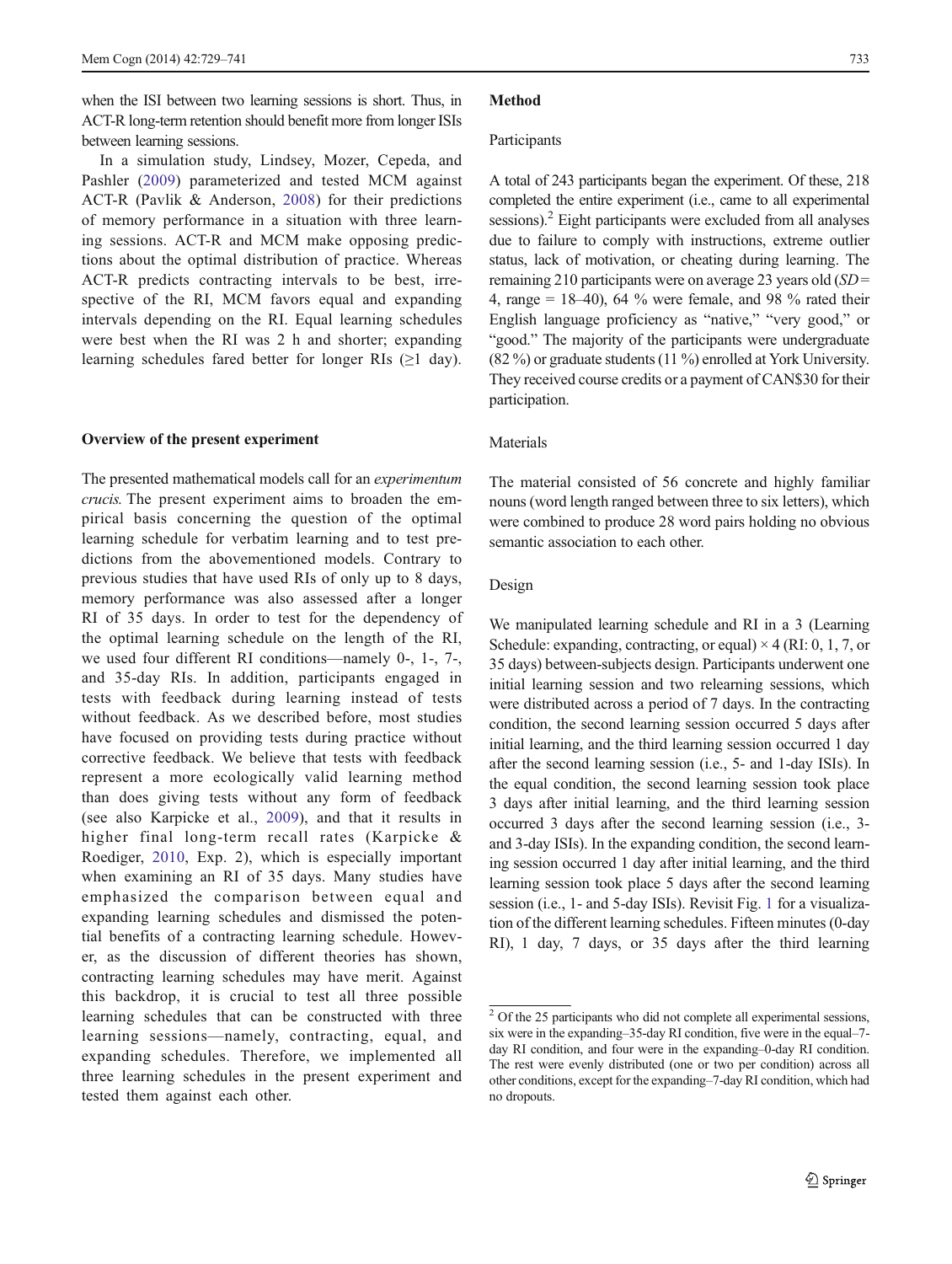session, participants attended the final test session. Participants were assigned randomly to one of the 12 experimental conditions. The shortest experimental condition took 7 days to complete (i.e., any learning schedule combined with a 0 day RI). The longest experimental condition lasted 42 days (i.e., any learning schedule combined with a 35-day RI). The number of participants per condition ranged between 15 and 20.

## Procedure

The participants attended three learning sessions and one final test session. All of the experimental sessions were computerbased, and four participants could be run simultaneously at different computers.

Participants read and signed consent forms and started the experiment at a computer. The experiment began with a presentation of the 28 word pairs. Each word pair was presented for 5 s, separated by a 750-ms interstimulus interval. The presentation of word pairs was randomized for each participant. Afterward, participants worked for 2 min on an arithmetic task as a distractor activity. Then they studied each word pair to a criterion of two correct answers in a cued-recall-with-feedback procedure. Specifically, participants were presented with the left word of a pair (cue) and were asked to type the corresponding right word (target). This test was self-paced. Immediately after confirming their answer to the cue word, participants received feedback ("That was correct!" or "That was incorrect!") and the correct word pair was displayed for 5 s. Participants were presented with cue words in a random order until they had provided the correct target word for each cue twice, with items dropping from the testing rotation as they were learned to criterion. Cue words were presented in a random order on each trial until no more cue words were left. After a 2-min arithmetic distractor task, the initial learning session concluded with a freerecall test and then a cued-recall test. No feedback was provided for these last two tests. On the free-recall test, participants were asked to recall all of the word pairs from memory without the cue being provided. They were encouraged to write down all words that they could recall, even if they only remembered one word of a pair. They were allotted a maximum of 5 min for the free-recall test, but could advance in the experiment once they were done recalling items. Then a cued-recall test followed, on which participants were presented with each cue word and prompted to type the corresponding target word. This test was self-paced. Participants were reminded of their second learning session and dismissed.

Learning Session 2 and Learning Session 3 took place after the predetermined randomly chosen ISI, according to the participants' assignment to a contracting (5- and 1-day ISIs), equal (3- and 3-day ISIs), or expanding (1- and 5-day ISIs) condition. Both relearning sessions started with one trial of cued recall with feedback. After a 2-min unrelated arithmetic task, participants were tested on a free-recall test and then a cued-recall test (both without feedback) for their memory after relearning. Afterward, participants were reminded of their next appointment and dismissed.

After their respective RI, participants completed the final test session. Participants in the 0-day RI condition played Sudoku for 15 min after their third session and continued with the test session on the same day. During the test session, participants completed a final free-recall test and then a final cued-recall test. No feedback was provided, and both tests were self-paced in the way described before. At the end of the experiment, participants were compensated for their participation, debriefed, and if they desired, were signed up to receive an e-mail with promising research-based learning strategies for their own use (e.g., ideas on how one could implement spacing and testing strategies into one's own study habits).

## Results

Memory performance during learning

The participants studied all 28 word pairs during their initial learning session until reaching a criterion of two correct answers to each cue word. After they had provided the correct target word to a cue word twice, that word pair was dropped from the following test-with-feedback trials. On average, participants reached criterion for all word pairs after seven trials  $(SD = 3)$ . Seven participants needed only three trials to reach criterion, and six participants required 17 to 24 trials to reach criterion for all word pairs. We observed no difference in the required numbers of trials to reach criterion between the 12 experimental groups.

In general, participants showed high memory performance in cued recall, from the initial learning session to Learning Sessions 2 and 3. Nevertheless, forgetting between sessions occurred as a function of the length of the ISI. At the end of initial learning, no differences emerged in cued recall between the three learning schedule conditions<sup>3</sup> (contracting,  $M = 95 \%$ ,

<sup>&</sup>lt;sup>3</sup> Free-recall performance at the end of the initial learning session also did not differ between the three learning schedules (contracting,  $M = 53 \%$ , SD = 18 %; equal,  $M = 51$  %, SD = 19 %; expanding,  $M = 52$  %, SD = 18 %),  $F(2, 207) = 0.13$ ,  $p = .875$ ,  $\eta_p^2 = .001$ .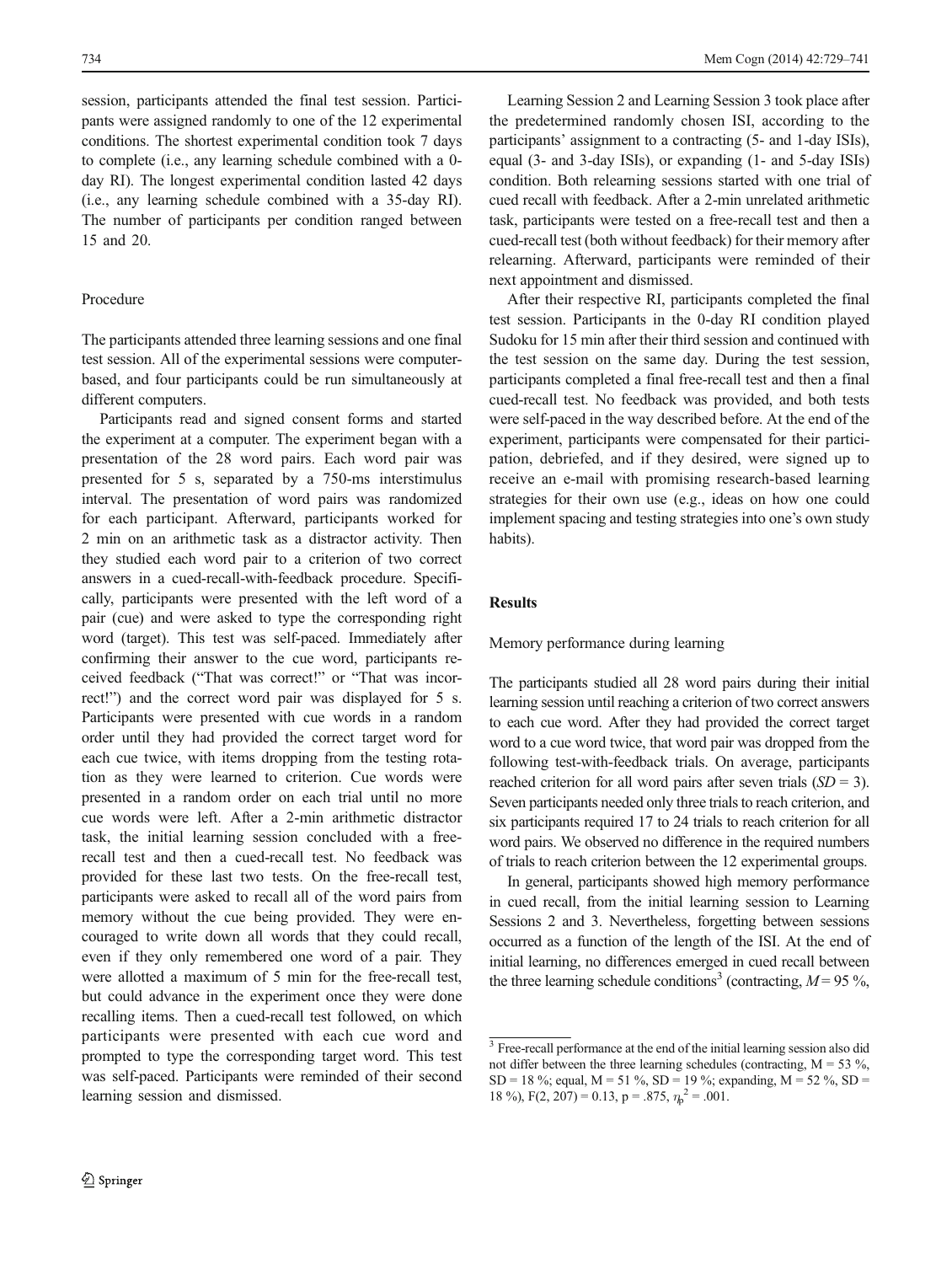$SD = 5 \%$ ; equal,  $M = 94 \%$ ,  $SD = 9 \%$ ; expanding,  $M = 94 \%$ ,  $SD = 8\%$ ,  $F(2, 207) = 0.16$ ,  $p = .849$ ,  $\eta_p^2 = .002$ .

In order to examine forgetting between learning sessions, cued-recall performances at the beginning of Learning Sessions 2 and 3 were used as dependent variable. Hence, we conducted a 2 × 3 repeated measures ANOVA with Session (Learning Session 2 vs. 3) as a within-subject factor and Learning Schedule (contracting, equal, or expanding) as a between-subjects factor on memory performance at the beginning of the relearning sessions (Fig. [2\)](#page-7-0). We observed a significant effect of Session,  $F(1, 207) = 252.90, p < .001, \eta_p^2 = .55$ : Participants retrieved more word pairs correctly on the cuedrecall test at the beginning of Learning Session 3 ( $M = 91\%$ ,  $SD = 14\%$ ) than at the beginning of Learning Session 2 (M = 78 %,  $SD = 20$  %). Moreover, a significant main effect of Learning Schedule was apparent,  $F(2, 207) = 5.23$ ,  $p = .006$ ,  $\eta_p^2$  = .48. Aggregated over Learning Sessions 2 and 3, participants maintained higher cued-recall performance in the expanding learning condition ( $M = 89 \%$ ,  $SD = 14 \%$ ) than in the contracting ( $M = 81 \%$ ,  $SD = 14 \%$ ),  $t(136) = -3.30$ ,  $p =$ .001,  $\eta^2 = .07$ , or the equal (M = 83 %, SD = 18 %), t(143) = -2.44,  $p = .016$ ,  $\eta^2 = .04$ , learning condition. Finally, we found a significant interaction between Session and Learning Schedule,  $F(2, 207) = 84.74$ ,  $p < .001$ ,  $\eta_p^2 = .45$ . In line with the forgetting literature, cued recall at the beginning of Learning Session 2 showed a linear trend, by increasing from a contracting over equal to an expanding learning schedule,<sup>4</sup>  $F(1, 207) = 42.67, p < .001$ . In contrast, and again in line with the forgetting literature, correct retrieval at the beginning of Learning Session 3 decreased in a linear fashion, from a contracting over equal to an expanding learning schedule,  $F(1, 207) = 3.92, p = .049.$ 

Free- and cued-recall performances were assessed at the end of Learning Sessions 2 and 3 in order to measure memory after having restudied the material. Cued-recall performance was equally high in all learning schedule conditions at the end of both Learning Sessions 2 and 3, with performance >92 %,  $F_s \le 0.93$ ,  $ps \ge .396$ . Free-recall performance at the end of Learning Session 2 also did not differ between learning schedules,  $F(2, 207) = 0.10$ ,  $p = .906$ , and was 54 % on average. At the end of Learning Session 3, better free-recall performance was observed in the contracting condition than in the other two conditions,  $F(2, 207) = 4.17$ ,  $p = .017$ ,  $\eta_p^2 = .039$ . A figure displaying both the free- and cued-recall performances at the

end of Learning Sessions 2 and 3 is provided in Appendix Fig. [4](#page-10-0).

#### Final test memory performance

Participants maintained high cued-recall performance for RIs of up to 7 days (i.e., final cued-recall performance of 91 % and higher). Due to this ceiling effect in final cued recall, no significant effects of learning schedule or interaction with RI could be detected, with all  $Fs \leq 1.57$ ,  $ps \geq .159$ . Only a significant main effect of RI was found,  $F(3, 198) = 60.40$ , p  $< .001$ ,  $\eta_p^2 = .48$ . This effect was due to better cued-recall performance after RIs of 0, 1, and 7 days  $(M = 95\%, SD = 11)$ than after an RI of 35 days ( $M = 65 \%$ ,  $SD = 21$ ),  $\frac{1}{66.78}$ <sup>5</sup> = 10.24,  $p < .001$ ,  $\eta^2 = .61$ . In the following analyses, we will focus on final free-recall performance, which was not at ceiling. Importantly, the overall result pattern of final cuedrecall performance was similar to the pattern for final freerecall performance. For the sake of completeness, a graph displaying the final cued-recall performances is shown in Appendix Fig. [5](#page-11-0).

For the free-recall test, items were considered correct if both words of a pair were recalled and correctly matched. A 3 (Learning Schedule)  $\times$  4 (RI) between-subjects ANOVA revealed a significant main effect of RI, F(3, 198) = 56.43,  $p < .001$ ,  $\eta_p^2 = .46$ : Participants recalled more word pairs after RIs of 0, 1, and 7 days ( $M = 66 \%$ ,  $SD = 21$ ) than after an RI of 35 days ( $M = 27 \%$ ,  $SD = 17$ ),  $t(208) = 12.45, p < .001, \eta^2 = .43.$  No main effect of Learning Schedule emerged,  $F(2, 198) = 2.06$ ,  $p = .131$ ,  $\eta_p^2$  = .02. However, a significant Learning Schedule × RI interaction did occur,  $F(6, 198) = 2.26$ ,  $p = .040$ ,  $\eta_p^2 = .06$ . The results are visualized in Fig. [3](#page-8-0). We conducted planned comparisons separately for each RI condition and entered two contrasts that tested directly for the effects of interest. The first contrast tested the difference between the contracting condition and the other two learning schedule conditions, and the second contrast tested the expanding against the equal learning schedule condition.<sup>6</sup> In the 0-day RI condition, neither contrast led to a significant effect,  $t(49) = -0.33$ ,  $p = .747$ ,  $\eta^2 = .002$ , for the first contrast, and  $t(49) = 0.33$ ,  $p = .740$ ,  $\eta^2 = .002$ , for the second contrast. In the 1-day RI condition, the first contrast was significant,  $t(47.18) = -3.43$ ,  $p = .001$ ,  $\eta^2 = .20$ , indicating

<sup>4</sup> To revisit, the lags between the initial learning session and Learning Session 2 were 5, 3, and 1 day(s) for the contracting, equal, and expanding learning schedules, respectively. The lags between Learning Session 2 and Learning Session 3 were 1, 3, and 5 day(s) for the contracting, equal, and expanding learning schedules, respectively.

<sup>5</sup> Whenever Levene's test indicated that the assumption of homogeneity of variances had been violated, the degrees of freedom were adjusted accordingly to account for unequal variances.

<sup>&</sup>lt;sup>6</sup> We created two meaningful contrasts that were tailored to our hypotheses. The first contrast was contracting  $=-2$ , equal  $= 1$ , and expanding  $= 1$ , and the second contrast was contracting  $= 0$ , equal  $= -1$ , and expanding  $= 1$ .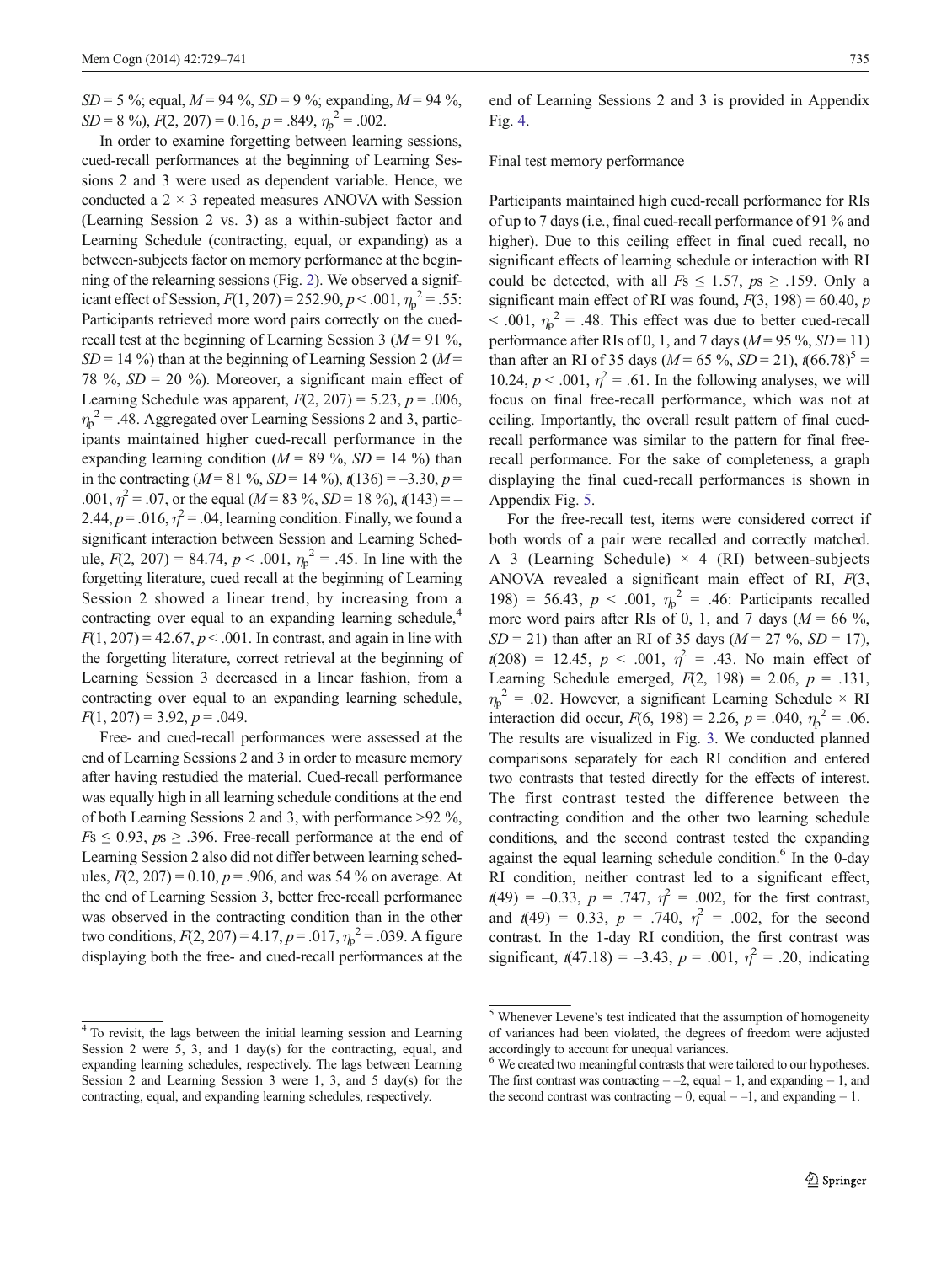<span id="page-7-0"></span>

Fig. 2 Percentages of word pairs recalled in the cued-recall tests at the beginning of Learning Sessions 2 and 3, as a function of learning schedule condition. Error bars represent SEMs

the best free-recall performance for participants who practiced with a contracting learning schedule, as compared to the other two learning schedules. No significant difference was apparent between the expanding and equal learning schedules,  $t(33.85) = -0.31$ ,  $p = .761$ ,  $\eta^2 = .003$ . In the 7day RI condition, we again found significantly better memory performance in the contracting learning schedule condition than in the other two learning schedule conditions,  $t(41.22) = -3.00, p = .005, \eta^2 = .18$ . Again, no difference emerged between the equal and expanding learning schedules,  $t(29.39) = 0.80$ ,  $p = .428$ ,  $\eta^2 = .02$ . Finally, in the 35day RI condition, we found that participants in the contracting learning schedule condition performed worse than participants in the other two learning schedule conditions,  $t(48.13) = 2.21$ ,  $p = .032$ ,  $\eta^2 = .09$ . No difference in free-recall performance was detected between the equal and expanding learning schedule conditions,  $t(34.60) = -0.27$ ,  $p = .807, \eta^2 = .002.$ 

## **Discussion**

Our data show that the optimal schedule for learning paired associates varies with the length of the RI. When the RI was 15 min (0-day RI condition), contracting, equal, and expanding learning schedules led to equivalent final freerecall performance, because the final tests followed immediately after the last learning session. This timing ensured good accessibility to the material that had recently been studied. Therefore, it is not surprising that—without a longer forgetting interval between the end of learning and the final test—no effect of learning schedule emerged. In contrast, after the still-short RI of 1 day, the data showed a difference in final-test performance as a function of learning schedule. We found that free-recall performance benefited more from a contracting learning schedule than from equal or expanding learning schedules for RIs of 1 day or 7 days. This contracting learning schedule superiority disappeared when participants were tested after a long RI of 35 days, and instead the equal and expanding learning schedules led to better final-test performance. In no case did we find a difference between the equal and expanding learning schedules, which always produced comparable memory outcomes.

We calculated Cohen's d effect sizes for the contracting learning schedule versus the combined expanding and equal learning schedules. These effect sizes ranged from large to very large (cf. Cohen, [1988\)](#page-11-0), which emphasizes the potential importance of our results for real-world learning settings. More precisely, the effect sizes were  $d = 1.55$  for the 1-day RI condition,  $d = 1.16$  for the 7-day RI condition, and  $d = 0.82$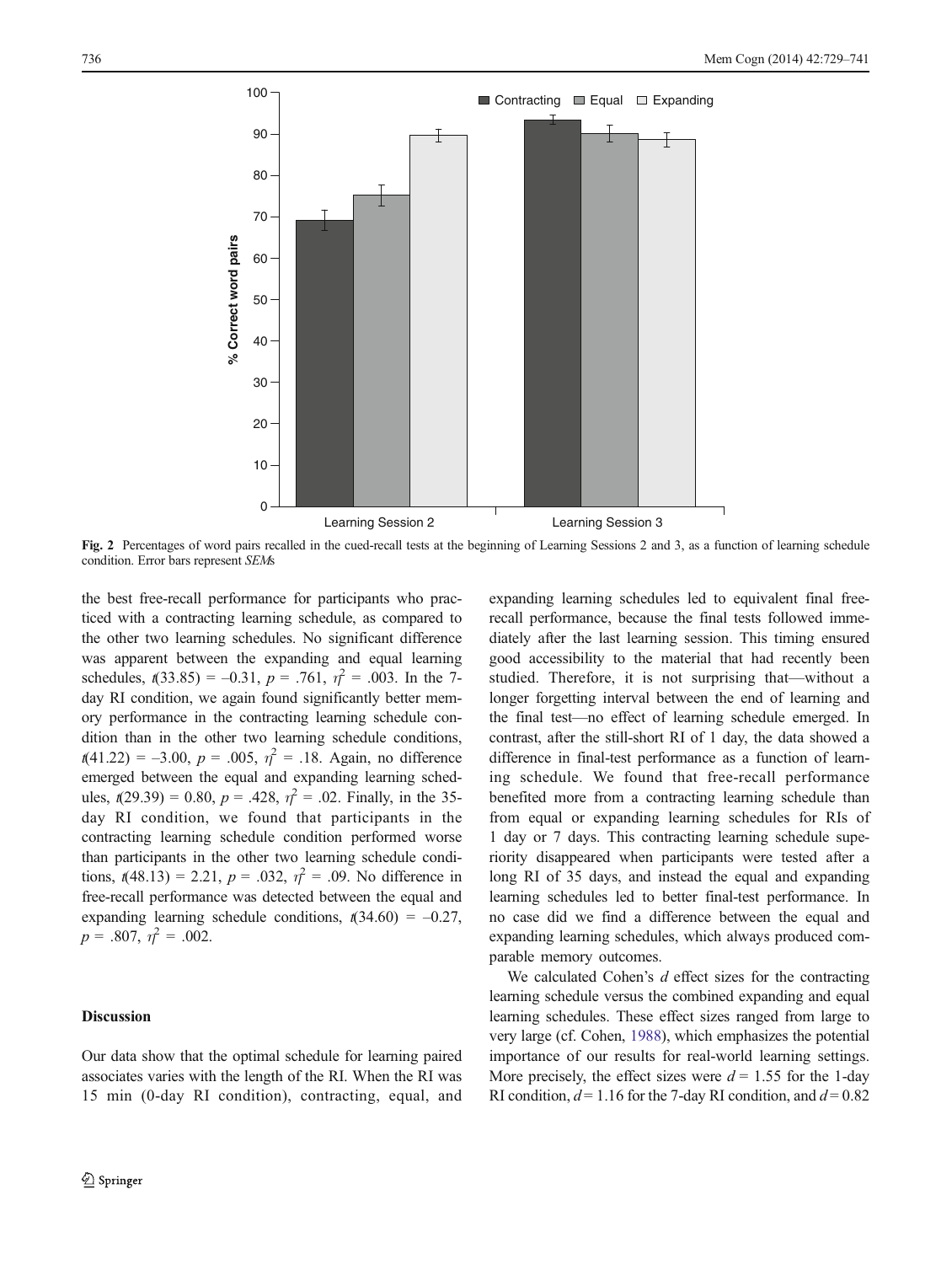<span id="page-8-0"></span>

Fig. 3 Mean percentages of correctly recalled word pairs on the free-recall test in the final test session, as a function of learning schedule and RI. Error bars represent SEMs

for the 35-day RI condition. Put differently, in the 1-day RI condition, the final free-recall performance increased by 23 % when the material was studied in a contracting learning schedule rather than an equal or expanding learning schedule, and in the 7-day RI condition, the increase was 21 %. Reversing this situation, in the 35-day RI condition, the increase for expanding or equal, relative to contracting, schedules was 43 %.

Memory performance during learning was affected by the length of the ISI between learning sessions, with longer ISIs leading to more forgetting and lower cuedrecall performance at the beginning of a relearning session. Correct cued recall at the beginning of a relearning session increased with the addition of learning opportunities. Thus, cued recall was higher at the beginning of Learning Session 3 than at the beginning of Learning Session 2. Participants benefited from relearning sessions and continuously improved their memory for the material. Our data confirm that overall, an expanding learning schedule indeed maintains higher performance during learning than does any other learning schedule (Landauer & Bjork, [1978](#page-12-0)). However, this benefit did not translate to generally superior final memory performance in our experiment (see also Logan & Balota, [2008](#page-12-0)).

Challenges to extant mathematical models

Our data challenge both ACT-R (Pavlik & Anderson, [2008](#page-12-0)) and MCM (Mozer et al., [2009\)](#page-12-0) as models for the distributed practice effect with three learning sessions—at least with the parameter specifications used in Lindsey et al.'s [\(2009\)](#page-12-0) simulation study. Lindsey et al. found that ACT-R predicts contracting learning schedules to be best—irrespective of the length of the RI. MCM predicts that the optimal learning schedule should vary with the RI, but in a different way. In MCM, the contracting learning schedule should not outperform the other two learning schedule types, regardless of RI. For long RIs (i.e.,  $\geq 1$  day), the expanding learning schedule should lead to better final memory performance than does the equal learning schedule. Our findings clearly contradict those predictions and call for a respecification of MCM and ACT-R.

Our results can be accommodated best by the predictions made by the contextual variability theory as a standalone theory (Glenberg, [1979\)](#page-11-0). For the shorter RIs of 1 day and 7 days, we showed a clear superiority for a contracting learning schedule. In accordance with the contextual variability theory, retrieval after RIs of 1 day and 7 days benefited from a greater overlap in contextual components between the components stored during the last two learning sessions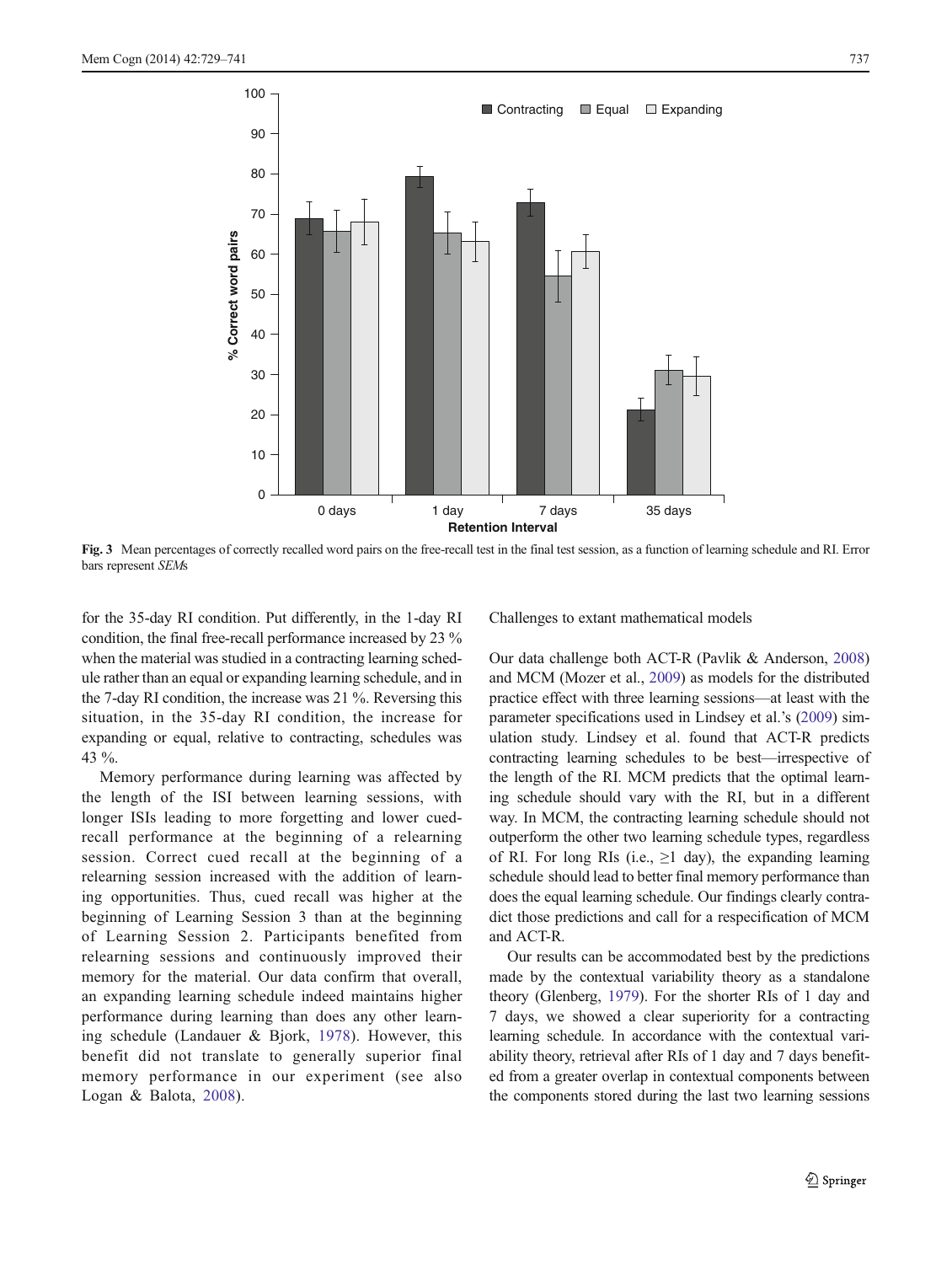and the components present during the final test. Consequently, for a long RI of 35 days, a higher matching probability between encoding and test context was obtained for an equal learning schedule, but also for an expanding learning schedule, and less so for a contracting learning schedule. The findings that equal and expanding learning schedules led to equivalent memory outcomes and that the contracting learning schedule was inferior to them lead us to speculate that the ISI between Learning Sessions 2 and 3 plays a more important role in determining final memory performance than does the ISI between initial learning and Learning Session 2. It seems that contextual variability that is introduced by the later learning episodes affects final memory performance more so than contextual variability between the first two learning sessions.

Contextual variability theory provides a possible explanation for our unusual finding that for a 1-day RI, participants with a contracting schedule outperformed those in the 0-day condition on the final test,  $t(26.32) = -2.12$ ,  $p = .043$ ,  $\eta^2 = .15$ (see Fig. [3](#page-8-0)). In the 0-day condition, only the same-day learning session (i.e., Learning Session 3) would have provided strongly overlapping contextual cues with the final test. By contrast, for the contracting condition, the 1-day RI was more likely to benefit from retrieval cues from the previous two learning sessions.

It is possible that an adjustment of the model parameters of MCM could lead to more accurate model predictions, since it already incorporates assumptions of contextual variability theory. A stronger emphasis on mechanisms suggested by the contextual variability theory, particularly in terms of weighing contextual components stored during the last two learning sessions more than components stored during the first learning session, might increase the ability of MCM to properly predict memory performance following three learning sessions.

## Conclusion

In the present experiment, we investigated the optimal distribution of three learning sessions for the retention of paired associates after RIs of up to 35 days. This is the first demonstration that contracting intervals can outperform expanding and equal intervals when the RI is 1 day or 7 days. In contrast, when memory was assessed after an RI of 35 days, studying with equal or expanding intervals led to better performance than did contracting intervals. All effects were large in magnitude and led to educationally meaningful increases in test scores, making the effect of

learning schedules a strong candidate that should be studied for generalization in less-controlled learning environments like schools. On the basis of the present findings, we advise planning review sessions while keeping the RI in mind. Teachers should make deliberate theoretically and empirically driven choices based on ideal implementation of the distributed practice effect, rather than relying on a simpler "utilize distributed practice" rule. In line with Cepeda, Vul, Rohrer, Wixted, and Pashler ([2008\)](#page-11-0), teachers' choices become increasingly useful at maximizing learning as long-term retention becomes a more valuable educational goal. More specifically, we find that the best results for a test in 1 week can be obtained when the to-be-learned material is studied using a contracting schedule. However, if the goal is long-term accessibility of verbatim material (e.g., 1 month), one should plan learning sessions conforming to equal or expanding learning schedules.

Our findings show that the contextual variability theory can account best for the present results and that two extant mathematical models, ACT-R and MCM, will need to be revised to take the results of this study into account. Running multiday studies (such as the present experiment) and moving beyond a single methodology (e.g., the use of tests without feedback for expanding-interval studies) will stimulate further theory development that has potential to improve educational practice.

Besides strengthening the theoretical tie to empirical data, future research should examine the generalizability of our findings to more naturalistic learning environments and to more representative population groups (Henrich, Heine, & Norenzayan, [2010\)](#page-11-0). Although our conclusions only apply to paired-associate learning, we have no reason to believe that they would not generalize to learning of other materials, although this issue should be addressed in future experiments. In terms of improving teaching practice today, it is clear that teachers' choices about when students relearn material greatly affects students' retention, both on an immediate test and in the long run, and high scores on an immediate test sometimes will be to the detriment of long-term retention.

Author Note The first author acknowledges support from the Ontario/Baden-Württemberg Faculty Mobility Program of the Ministry for Science, Research, and Arts of Baden-Württemberg, Germany, and from a postdoc fellowship from the German Research Foundation (Deutsche Forschungsgemeinschaft, DFG). We are grateful to the Faculty of Health at York University in Toronto, Canada, for supporting this project with a Minor Research Grant and an SSHRC Small Grant. We thank Masa Calic, Suzette Fernandez, and Ariella Winter for their assistance with data collection, and Tina Weston for helpful comments on a previous draft of this article.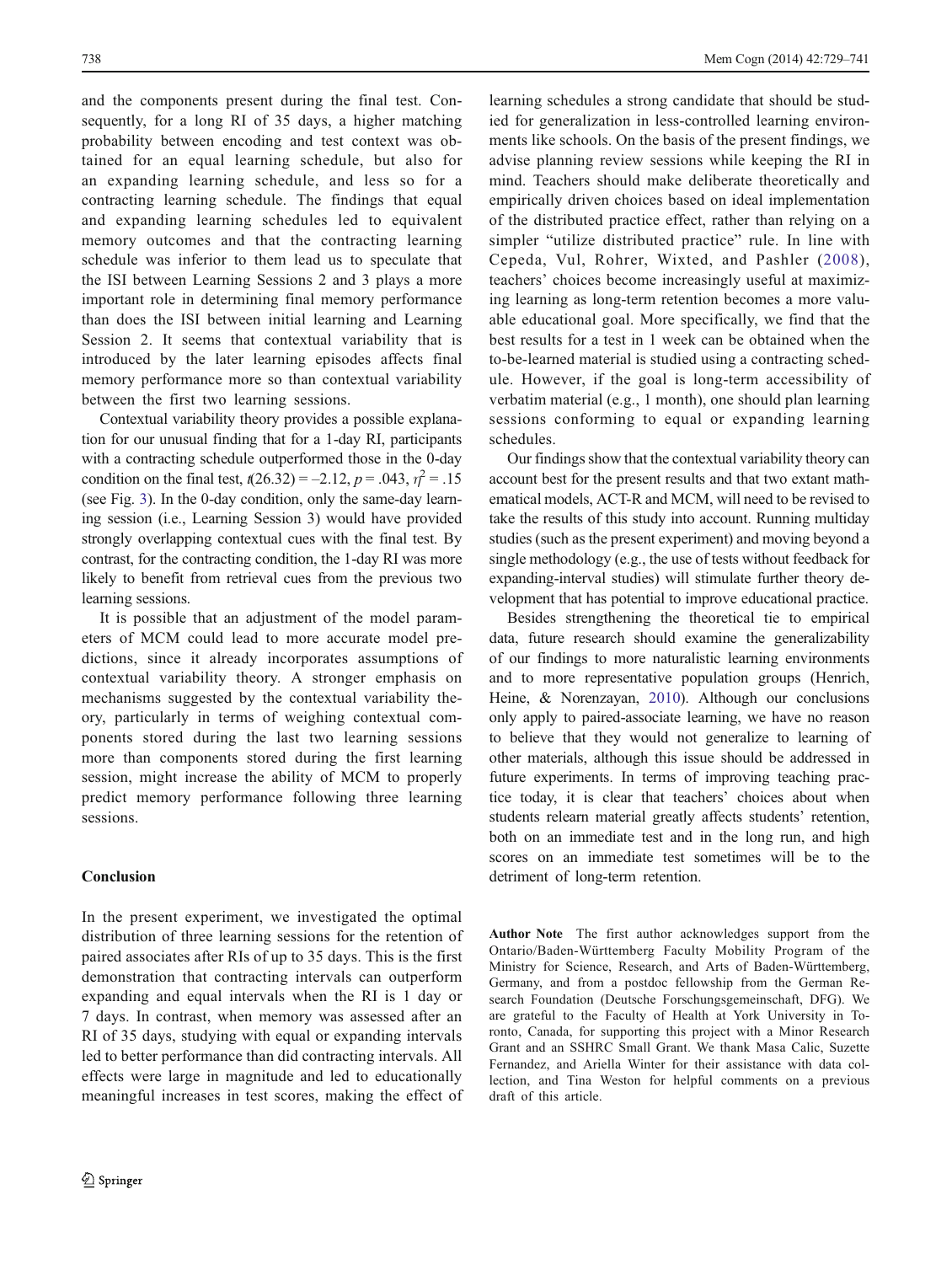<span id="page-10-0"></span>

Fig. 4 Mean percentages of correctly recalled word pairs on the free-recall (top) and cued-recall (bottom) tests at the ends of Learning Sessions 2 and 3, as a function of learning schedule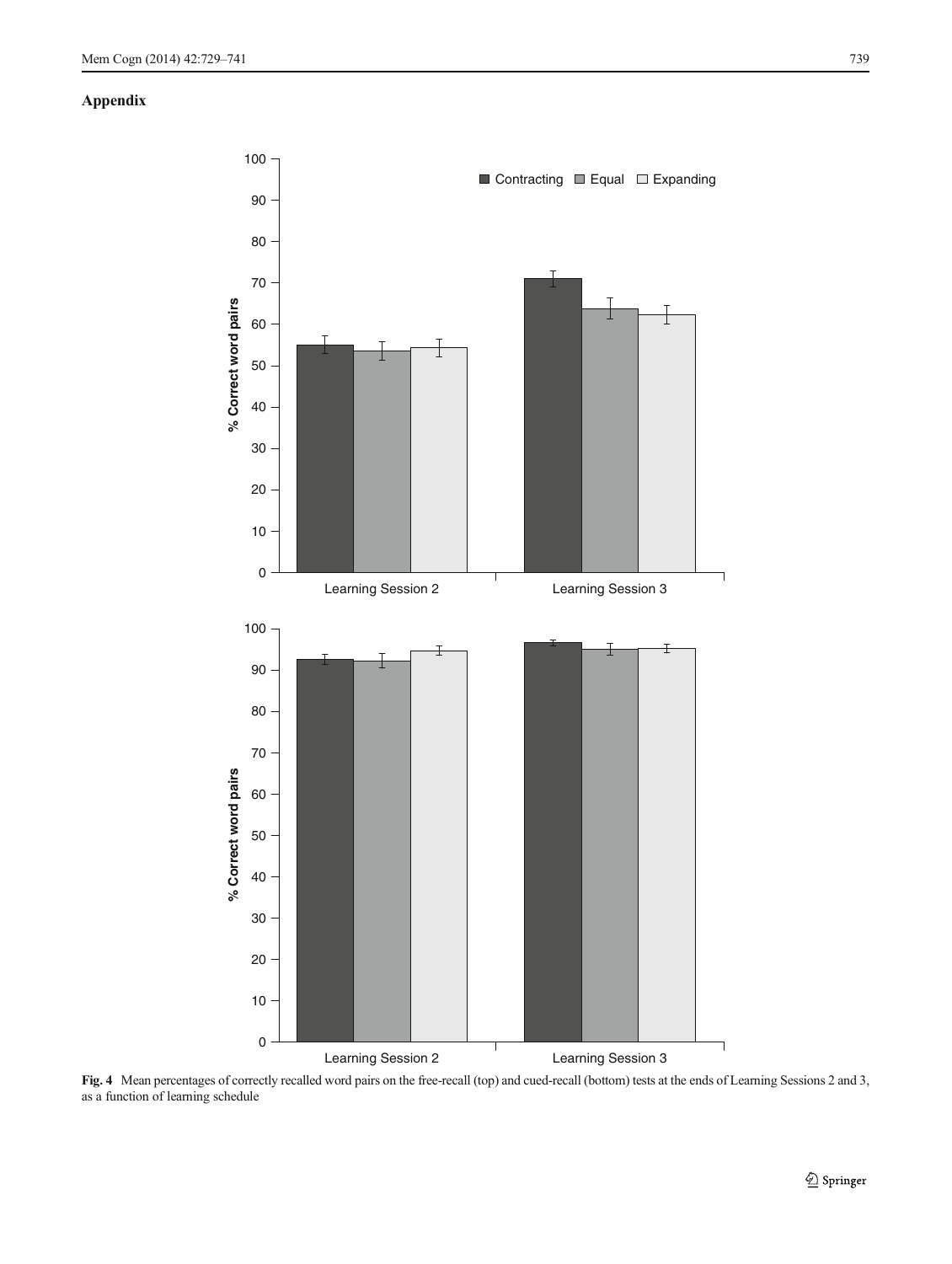<span id="page-11-0"></span>

Fig. 5 Mean percentages of correctly recalled word pairs on the cued-recall test in the final test session, as a function of learning schedule and RI

#### References

- Bahrick, H. P., & Hall, L. K. (1991). Lifetime maintenance of high school mathematics content. Journal of Experimental Psychology: General, 120, 20–33. doi:[10.1037/0096-3445.120.1.20](http://dx.doi.org/10.1037/0096-3445.120.1.20)
- Balota, D. A., Duchek, J. M., & Logan, J. M. (2007). Is expanded retrieval practice a superior form of spaced retrieval? A critical review of the extant literature. In J. S. Nairne (Ed.), The foundations of remembering: Essays in honor of Henry L. Roediger III (pp. 83– 105). New York, NY: Psychology Press.
- Bellezza, F. S., & Young, D. R. (1989). Chunking of repeated events in memory. Journal of Experimental Psychology: Learning, Memory, and Cognition, 15, 990–997. doi:[10.1037/0278-7393.15.5.990](http://dx.doi.org/10.1037/0278-7393.15.5.990)
- Braun, K., & Rubin, D. C. (1998). The spacing effect depends on an encoding deficit, retrieval, and time in working memory: Evidence from oncepresented words. Memory, 6, 37–65. doi[:10.1080/741941599](http://dx.doi.org/10.1080/741941599)
- Carpenter, S. K., & DeLosh, E. L. (2005). Application of the testing and spacing effects to name learning. Applied Cognitive Psychology, 19, 619–636. doi[:10.1002/acp.1101](http://dx.doi.org/10.1002/acp.1101)
- Cepeda, N. J., Coburn, N., Rohrer, D., Wixted, J. T., Mozer, M. C., & Pashler, H. (2009). Optimizing distributed practice: Theoretical analysis and practical implications. Experimental Psychology, 56, 236–246. doi[:10.1027/1618-3169.56.4.236](http://dx.doi.org/10.1027/1618-3169.56.4.236)
- Cepeda, N. J., Pashler, H., Vul, E., Wixted, J. T., & Rohrer, D. (2006). Distributed practice in verbal recall tasks: A review and quantitative synthesis. Psychological Bulletin, 132, 354–380. doi:[10.1037/](http://dx.doi.org/10.1037/0033-2909.132.3.354) [0033-2909.132.3.354](http://dx.doi.org/10.1037/0033-2909.132.3.354)
- Cepeda, N. J., Vul, E., Rohrer, D., Wixted, J. T., & Pashler, H. (2008). Spacing effects in learning: A temporal ridgeline of optimal retention. Psychological Science, 19, 1095–1102. doi[:10.1111/](http://dx.doi.org/10.1111/j.1467-9280.2008.02209.x) [j.1467-9280.2008.02209.x](http://dx.doi.org/10.1111/j.1467-9280.2008.02209.x)

Cohen, J. (1988). Statistical power analysis for the behavioral sciences (2nd ed.). Hillsdale, NJ: Erlbaum.

- Cull, W. L. (2000). Untangling the benefits of multiple study opportunities and repeated testing for cued recall. Applied Cognitive Psychology, 14, 215–235. doi:[10.1002/\(SICI\)1099-0720\(200005/](http://dx.doi.org/10.1002/(SICI)1099-0720(200005/06)14:3%3C215::AID-ACP640%3E3.0.CO;2-1) [06\)14:3<215::AID-ACP640>3.0.CO;2-1](http://dx.doi.org/10.1002/(SICI)1099-0720(200005/06)14:3%3C215::AID-ACP640%3E3.0.CO;2-1)
- Cull, W. L., Shaughnessy, J. J., & Zechmeister, E. B. (1996). Expanding understanding of the expanding-pattern-of-retrieval mnemonic: Toward confidence in applicability. Journal of Experimental Psychology: Applied, 2, 365–378. doi[:10.1037/1076-898X.2.4.365](http://dx.doi.org/10.1037/1076-898X.2.4.365)
- Ebbinghaus, H. (1964). Memory: A contribution to experimental psychology. Oxford, UK: Dover. Original work published 1885.
- Estes, W. K. (1955). Statistical theory of distributional phenomena in learning. Psychological Review, 62, 369–377. doi:[10.1037/](http://dx.doi.org/10.1037/h0046888) [h0046888](http://dx.doi.org/10.1037/h0046888)
- Gerbier, E., & Koenig, O. (2012). Influence of multiple-day temporal distribution of repetitions on memory: A comparison of uniform, expanding, and contracting schedules. The Quarterly Journal of Experimental Psychology, 65, 514–525. doi[:10.1080/17470218.](http://dx.doi.org/10.1080/17470218.2011.600806) [2011.600806](http://dx.doi.org/10.1080/17470218.2011.600806)
- Glenberg, A. M. (1979). Component-levels theory of the effects of spacing of repetitions on recall and recognition. Memory & Cognition, 7, 95–112. doi:[10.3758/BF03197590](http://dx.doi.org/10.3758/BF03197590)
- Glenberg, A. M., & Lehmann, T. S. (1980). Spacing repetitions over 1 week. Memory & Cognition, 8, 528–538. doi:[10.3758/BF03213772](http://dx.doi.org/10.3758/BF03213772)
- Henrich, J., Heine, S. J., & Norenzayan, A. (2010). The weirdest people in the world? Behavioral and Brain Sciences, 33, 61–83. doi[:10.](http://dx.doi.org/10.1017/S0140525X0999152X) [1017/S0140525X0999152X](http://dx.doi.org/10.1017/S0140525X0999152X)
- Karpicke, J. D., & Bauernschmidt, A. (2011). Spaced retrieval: Absolute spacing enhances learning regardless of relative spacing. Journal of Experimental Psychology: Learning, Memory, and Cognition, 37, 1250–1257. doi[:10.1037/a0023436](http://dx.doi.org/10.1037/a0023436)